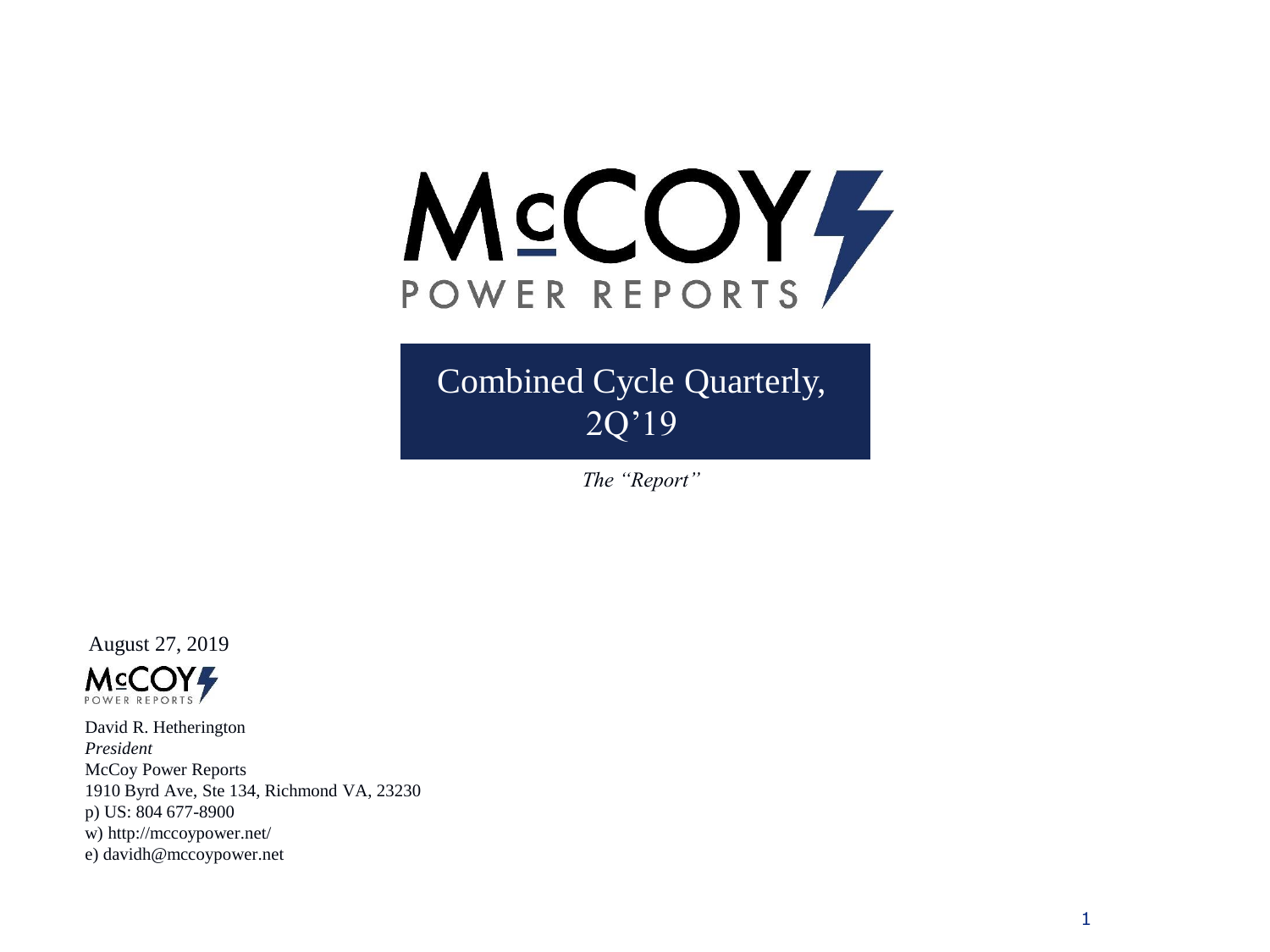#### Table of Contents

- **Introduction**
- Global Market Summary
- Market Share Discussion
- Official Combined Cycle League Tables
- End Notes: Detailed Notes on the derivation of the CC Quarterly Data, 2Q'19
- CC Quarterly Data, 2Q'19 (the "Data"): Please See Accompanying Spreadsheet

*The Report and the Data are for your company's internal use only and may not be reproduced or retransmitted in any manner without the written permission of McCoy Power Reports. All rights are reserved.*

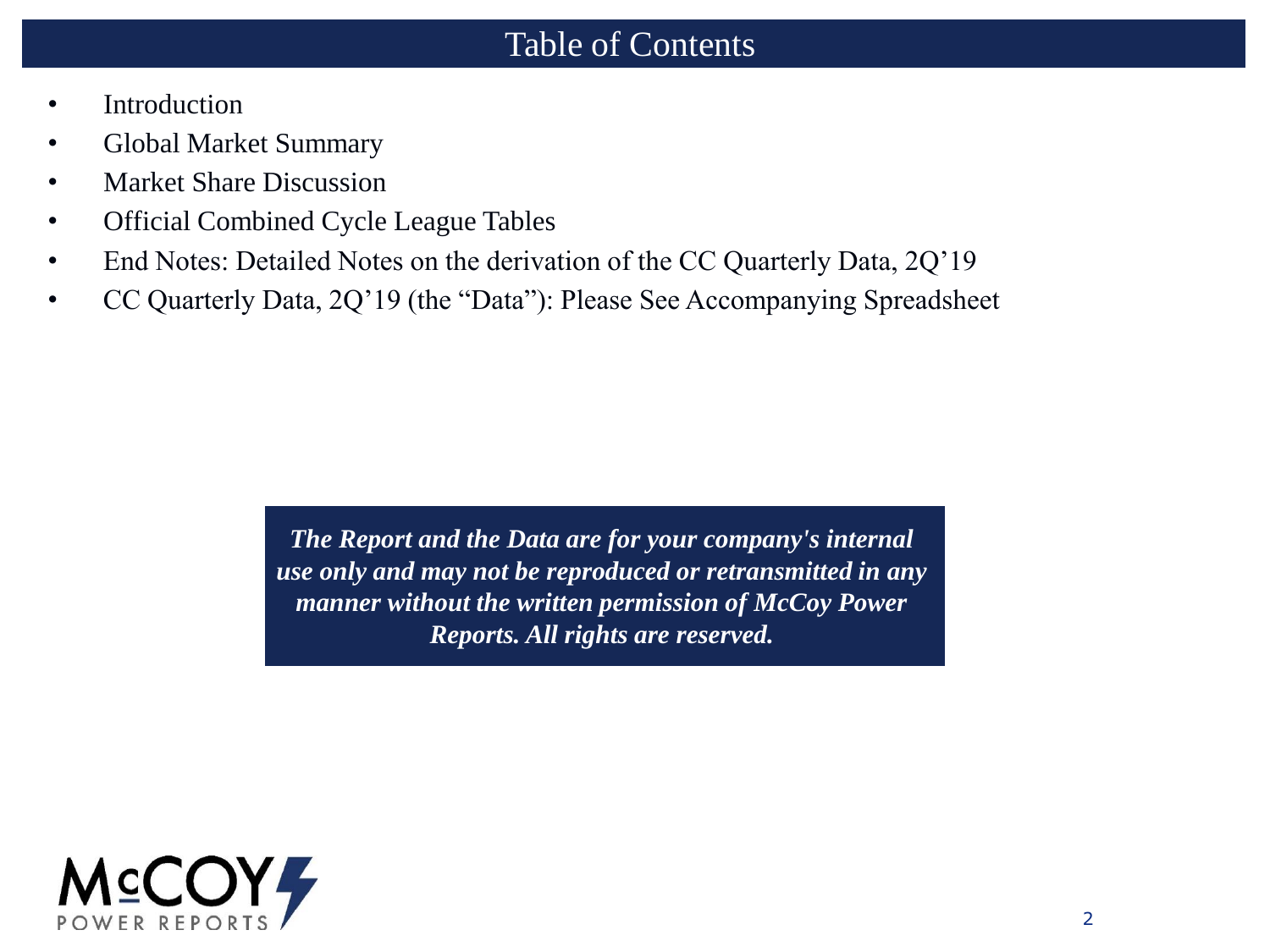### Introduction

#### NOMENCLATURE:

A combined cycle (CC) project requires a gas turbine (GT), a heat recovery steam generator (HRSG), and a steam turbine (ST). Each GT requires an HRSG but there can be multiple GTs/HRSGs per ST for a given configuration (or Block). The most popular Blocks feature either a single GT/HRSG paired with a single ST (1x1) or two GTs/HRSGs paired with a single ST (2x1), though 3x1, 4x1, 3x2 and other configurations are also utilized regularly.

#### PURPOSE OF THE REPORT:

Capturing the exact size, scope and development of the CC markets is challenging given (i) they cross the different equipment markets of GTs, HRSGs, and STs, (ii) the timing of the gas cycle development (represented by the GT award date) and the steam cycle development (represented by the HRSG and/or ST award date) for the same Block can vary by years or even decades, and (iii) Block capacity is not specifically captured by any single piece of equipment. The Report and the Data overcome these considerations by presenting CC technology activity at the point in time when the intention to construct a Block is realized, and at that time, reflecting the entire capacity of the Block which is referred to as project capacity.

The methodology used to derive the Data is described in more detail in the End Notes found on the last page of this Report. Please let us know if you have issues or question on any of this.

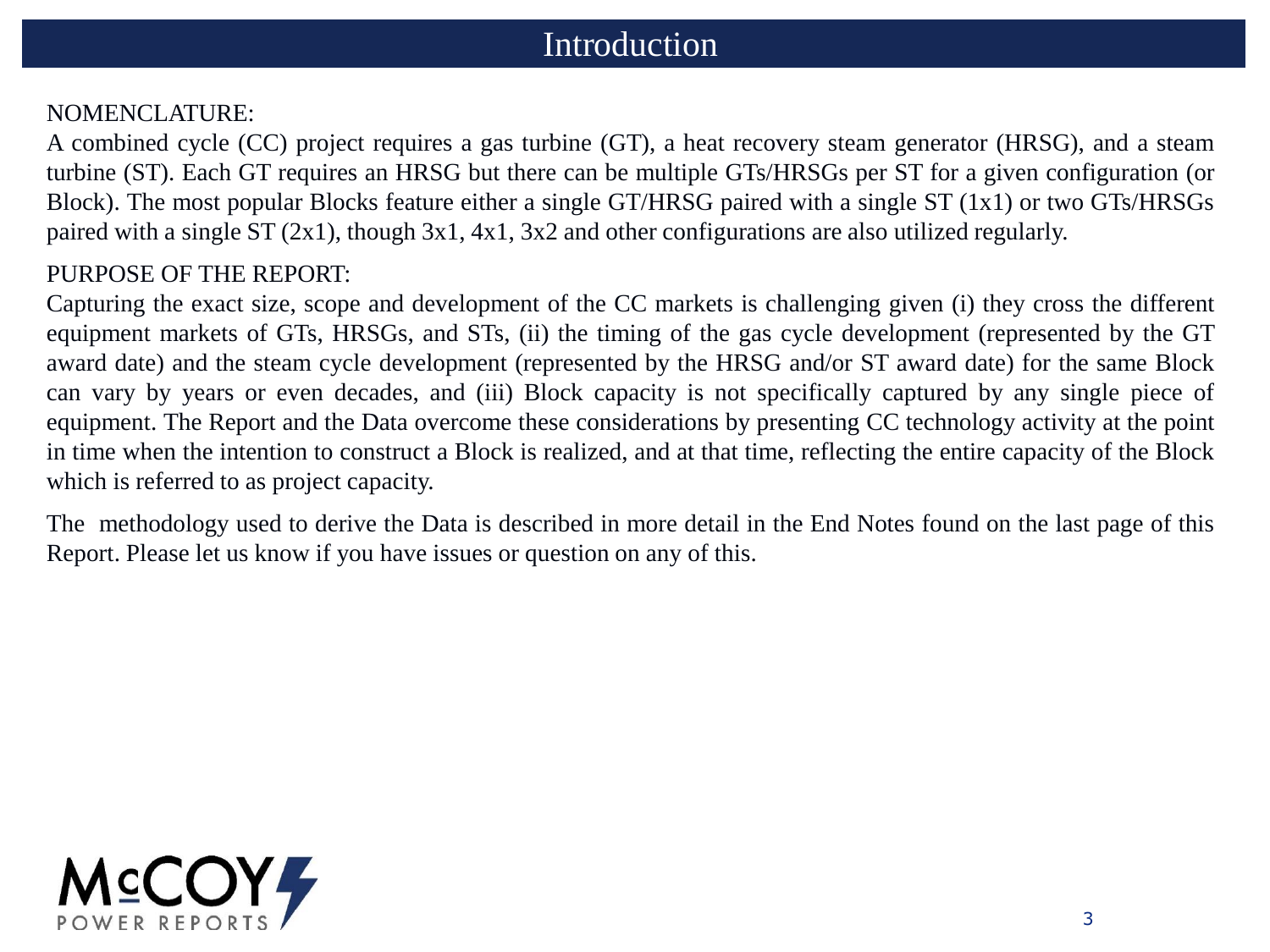#### Global Market Summary

Combined cycle (CC)  $\blacksquare$  1H (CAPACITY) CC PROJECT CAPACITY, CC BLOCKS, 2H (CAPACITY) 2010 THRU 6M'19 (MWe) 2010 THRU 6M'19  $\blacksquare$  1H (UNITS) 6M'19 period **2H** (UNITS) *CC technology performance*  75K *derived from McCoy's CC Quarterly Data, 2Q'19. See End Notes for a*  150 *description of*  right images). *how this data set was derived.* 50K market share trends for each of the combined cycle equipment segments (gas turbine, HRSG and steam 75 turbine). 25K  $\mathsf{R}$  $\circ$ **THR PRESENT**<br>**RR PRESENTED** 2014<br>2015<br>2017<br>2017<br>2019  $2019$ 2011 2012



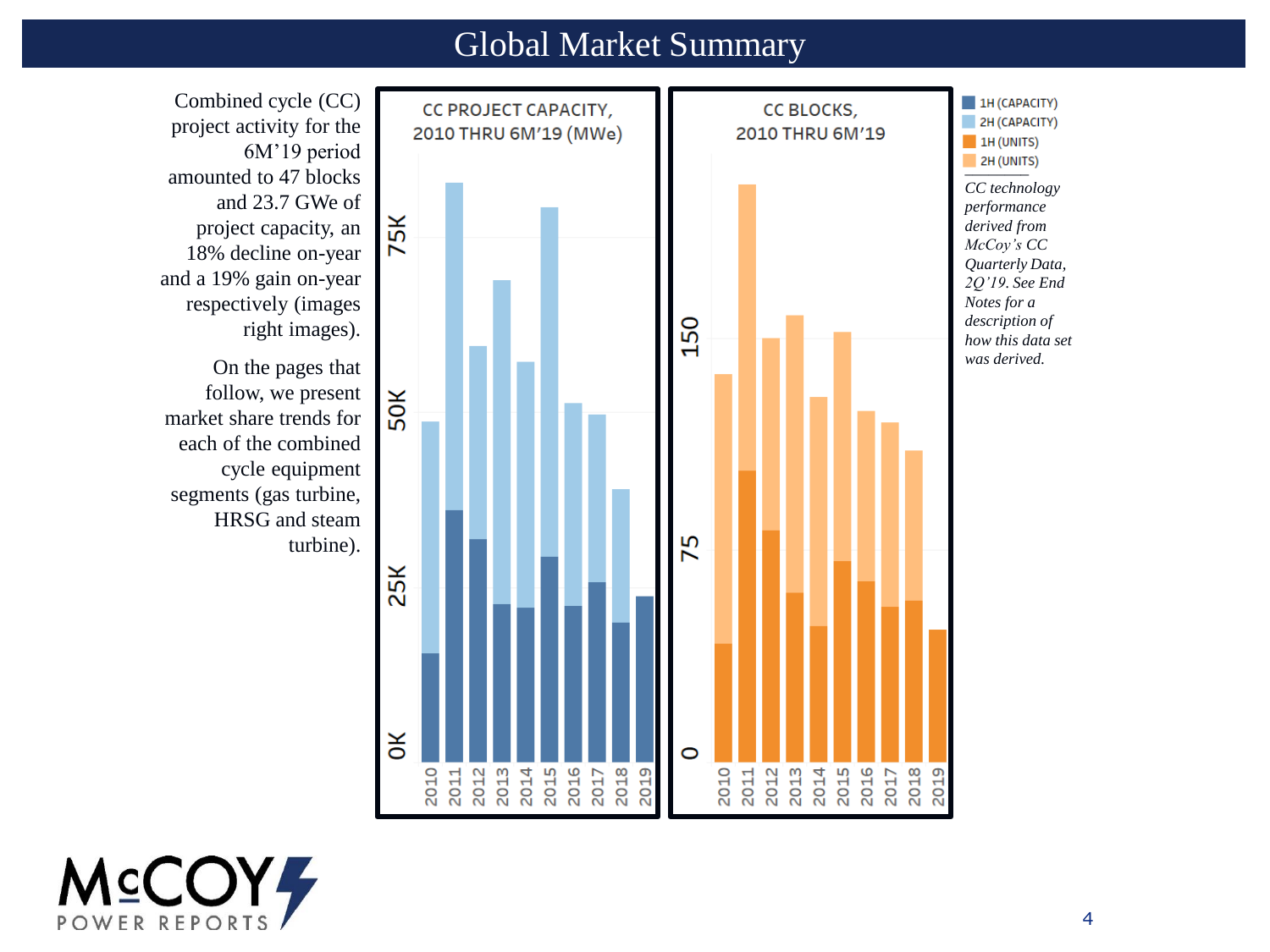### Market Share Discussion – Gas Turbines

The top right image shows CC gas turbine selections for the 2014 through 6M'19 period segmented by class of gas turbine. F class units were chosen for 356 CC deployments or 40% of all deployments for 80.4 GWe of total capacity. Demand for Advanced class gas turbines amounted to 204 units and 76.5 GWe of capacity, 22% and 41% of CC activity respectively.

GE was the leading technology owner for both F class and Advanced class gas turbines, capturing 56% and 41% of segment unit flow, respectively. GE also was the overall CC fleet leader for the period with 416 units and 77 GWe; Siemens was second with 275 units and 54 GWe.

The largest fleet by class is GE's F class fleet: 198 units strong; the second largest was Siemens' Other class fleet which had 120 units, 110 of which were SGT-800s.



*\_\_\_\_\_\_\_ Visualizations presented were derived from McCoy's GT Order Data, 12M' 80 thru 12M'18 and GT Order Data, 6M'19. Units of 10 MWe and up; source: McCoy surveys and other public sources.* 

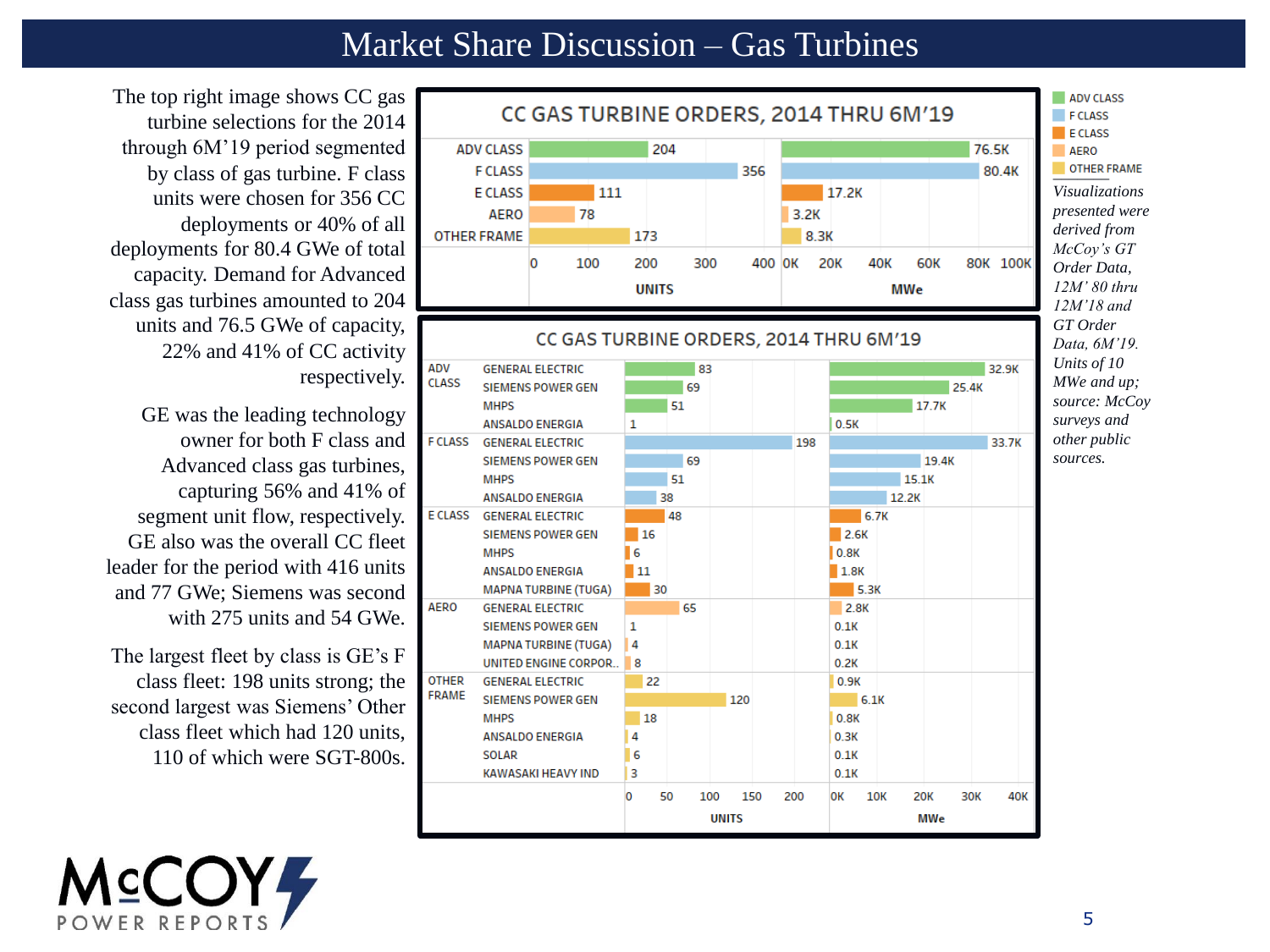#### Market Share Discussion – Gas Turbines



turbines ordered since 2014 through 6M'19, Siemens' SGT-800 was the most popular model (image top right) accounting for 12% of CC gas turbine selections. The second through fourth most popular models were all GE platforms: 7/9F, 6F

All-time, GE has the largest CC fleet: 3,557 units or 57% of the entire CC gas turbine fleet. Siemens' 1,670 units accounted for 27% of the CC gas turbine fleet, MHPS' 665 was 11%, and Ansaldo's 253 was 4% (image bottom right).

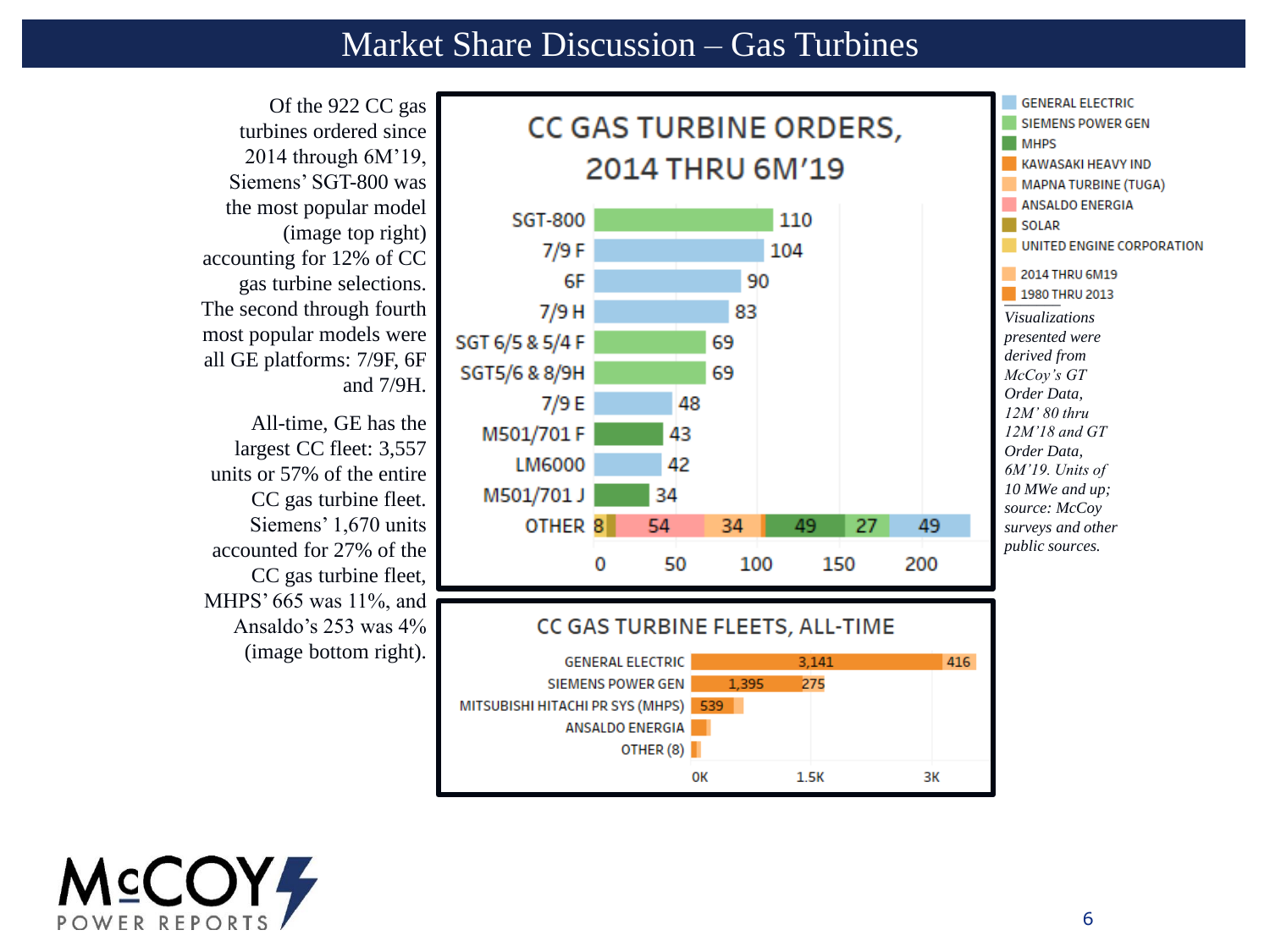#### Market Share Discussion - HRSGs



**MCCOY4** 

Turning to HRSGs, presented in the image to the left are the leading HRSG technology owners ranked by units for the five-year period through 2018. Enumerated are the associated gas turbine classes for each HRSG. Nooter led the market with 175 units of 18.6 GWe of total capacity, GE finished second by units with 153 but first by capacity with 19.6 GWe. John Cockerill was third by both measures: 117 units and 12.5 GWe.

For the 6M'19 period, GE led the markets with 13 Advanced class units, four F Class units and 3.2 GWe of total capacity. Nooter was second with 12 units, and John Cockerill and Siemens tied for third with six units each.



ADV CLASS

*12M'80 thru 12M'18 and HRSG Order Data, 6M'19. All units reported; source: McCoy surveys and other public sources.*

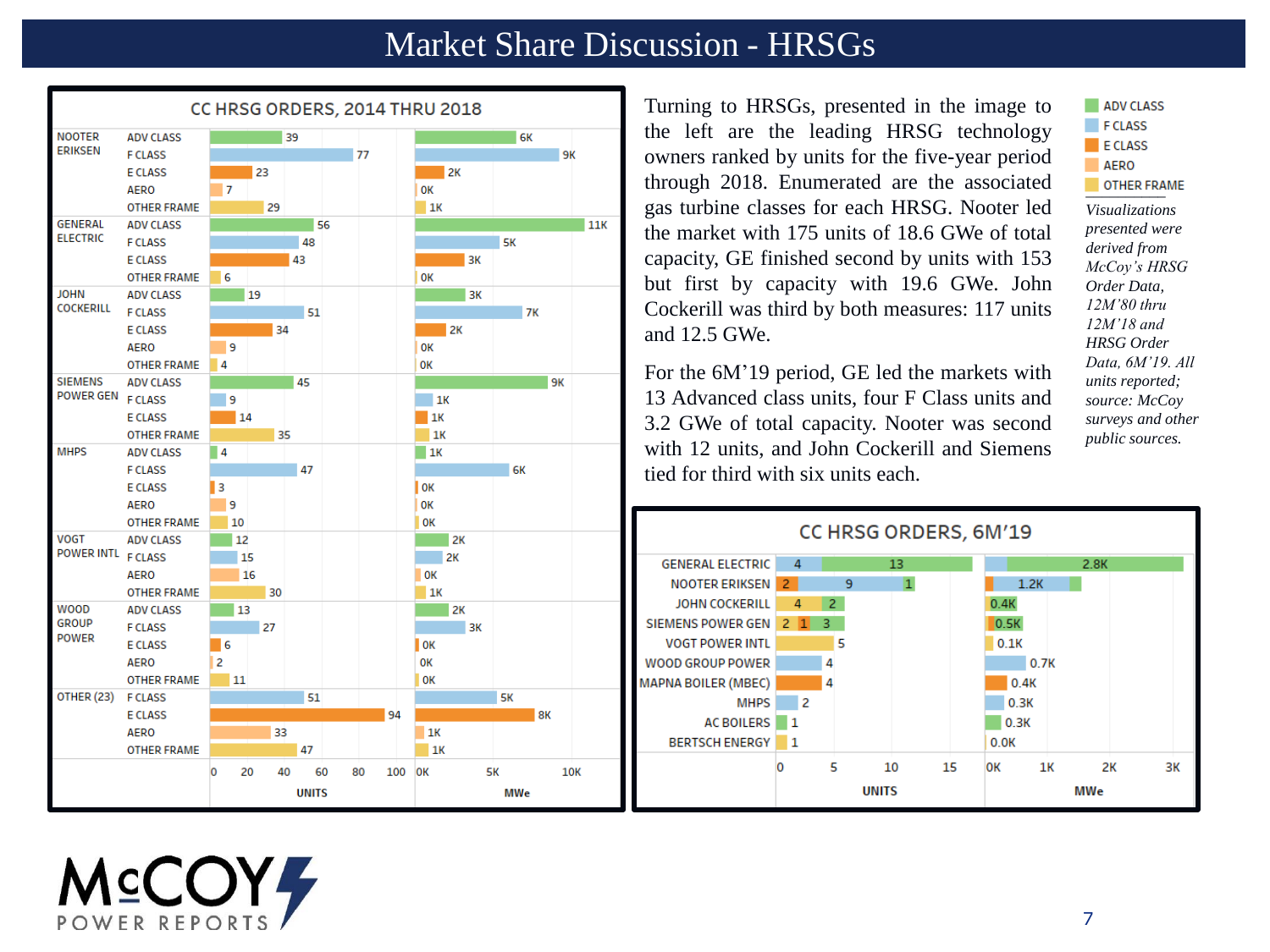#### Market Share Discussion – Steam Turbines



Siemens led the CC steam turbine markets for the five-year period through 2018 with unit leadership positions in each of the five size categories. GE was second overall and second within each size segment except the smallest. These two technology owners captured 46% of all units and 54% of all capacity awarded during the period.

For the 6M'19 period, Siemens and GE finished one and two by units, but GE posted 2.2 GWe of orders while Siemens posted just 2.0 GWe. MHPS finished third by both counts with seven units and 1.5 GWe.

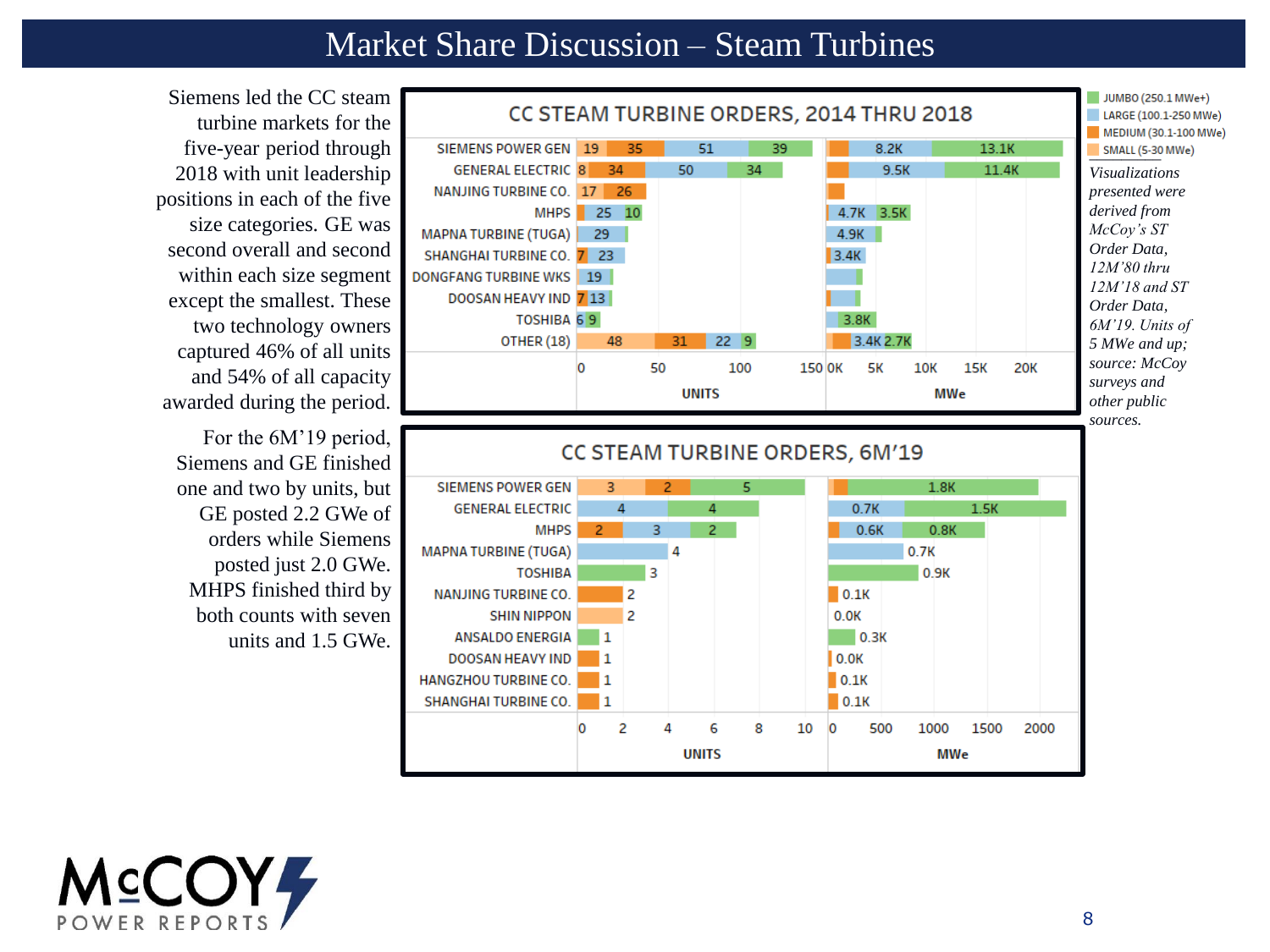# Official CC League Tables – CC Gas Turbines *(i)*

| <b>GTTECHNOLOGY OWNER</b>     | MWe<br>6M'19 | <b>MARKET</b><br><b>SHARE</b> | <b>GTTECHNOLOGY OWNER</b>   | <b>UNITS</b><br>6M'19 | <b>MARKET</b><br><b>SHARE</b> |
|-------------------------------|--------------|-------------------------------|-----------------------------|-----------------------|-------------------------------|
| <b>GENERAL ELECTRIC</b>       | 7,341        | 41.9%                         | <b>GENERAL ELECTRIC</b>     | 22                    | 32.4%                         |
| <b>SIEMENS POWER GEN</b>      | 3,892        | 22.2%                         | <b>SIEMENS POWER GEN</b>    | 19                    | 27.9%                         |
| <b>MHPS</b>                   | 3,400        | 19.4%                         | <b>MHPS</b>                 | 15                    | 22.1%                         |
| <b>MAPNA TURBINE (TUGA)</b>   | 1,464        | 8.4%                          | <b>MAPNA TURBINE (TUGA)</b> | 8                     | 11.8%                         |
| <b>ANSALDO ENERGIA</b>        | 1,408        | 8.0%                          | <b>ANSALDO ENERGIA</b>      | $\overline{4}$        | 5.9%                          |
| <b>TOTAL ORDERED CAPACITY</b> | 17,505       | 100.0%                        | <b>TOTAL ORDERED UNITS</b>  | 68                    | 100.0%                        |

| <b>GT TECHNOLOGY OWNER</b> | MWe, 5YR<br><b>THRU 12M'18</b> | <b>SHARE</b> | <b>GT TECHNOLOGY OWNER</b> | UNITS, 5 YR<br><b>THRU 12M'18</b> | <b>SHARE</b> |
|----------------------------|--------------------------------|--------------|----------------------------|-----------------------------------|--------------|
| <b>GENERAL ELECTRIC</b>    | 69.647                         | 41.5%        | <b>GENERAL ELECTRIC</b>    | 394                               | 46.1%        |
| <b>SIEMENS POWER GEN</b>   | 49,664                         | 29.6%        | <b>SIEMENS POWER GEN</b>   | 256                               | 30.0%        |
| <b>MHPS</b>                | 30,890                         | 18.4%        | <b>MHPS</b>                | 111                               | 13.0%        |
| <b>ANSALDO ENERGIA</b>     | 13.429                         | 8.0%         | <b>ANSALDO ENERGIA</b>     | 50                                | 5.9%         |
| MAPNA TURBINE (TUGA)       | 3.977                          | 2.4%         | MAPNA TURBINE (TUGA)       | 26                                | 3.0%         |
| UNITED ENGINE CORPORATION  | 205                            | $0.1\%$      | UNITED ENGINE CORPORATION  | 8                                 | $0.9\%$      |
| <b>SOLAR</b>               | 100                            | 0.1%         | <b>SOLAR</b>               | 6                                 | $0.7\%$      |
| <b>KAWASAKI HEAVY IND</b>  | 90                             | $0.1\%$      | <b>KAWASAKI HEAVY IND</b>  | 3                                 | 0.4%         |
| TOTAL ORDERED CAPACITY     | 168,002                        | 100.0%       | <b>TOTAL ORDERED UNITS</b> | 854                               | 100.0%       |

*(i) 10 MWe and up; source: McCoy surveys and other public sources; table derived from McCoy's GT Order Data, 12M' 80 thru 12M'18 and GT Order Data, 6M'19. All capacities reflected are equipment capacities.* 

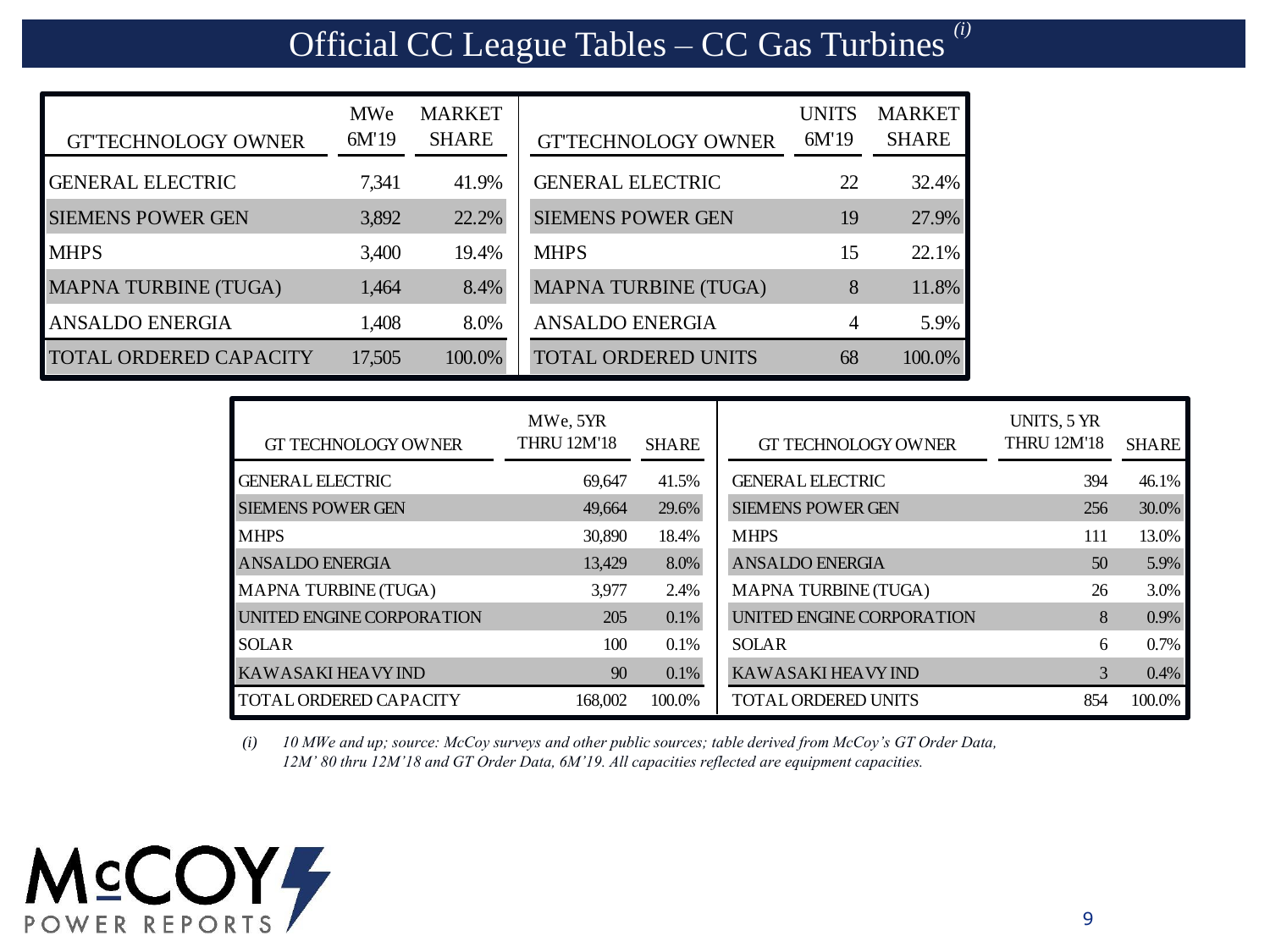## Official CC League Tables – CC HRSGs*(i)*

| <b>HRSG TECHNOLOGY OWNER</b> | <b>MWe</b><br>6M'19 | $\%$   | <b>HRSG TECHNOLOGY OWNER</b> | <b>UNITS</b><br>6M'19 | $\frac{0}{0}$ |
|------------------------------|---------------------|--------|------------------------------|-----------------------|---------------|
| <b>GENERAL ELECTRIC</b>      | 3.178               | 41.5%  | <b>GENERAL ELECTRIC</b>      | 17                    | 29.3%         |
| NOOTER ERIKSEN               | 1.557               | 20.3%  | <b>NOOTER ERIKSEN</b>        | 12                    | 20.7%         |
| <b>WOOD GROUP POWER</b>      | 658                 | 8.6%   | JOHN COCKERILL               | 6                     | 10.3%         |
| <b>SIEMENS POWER GEN</b>     | 616                 | 8.0%   | <b>SIEMENS POWER GEN</b>     | 6                     | 10.3%         |
| <b>JOHN COCKERILL</b>        | 514                 | 6.7%   | <b>VOGT POWER INTL</b>       | 5                     | 8.6%          |
| <b>MAPNA BOILER (MBEC)</b>   | 366                 | 4.8%   | <b>MAPNA BOILER (MBEC)</b>   | 4                     | 6.9%          |
| <b>MHPS</b>                  | 324                 | 4.2%   | WOOD GROUP POWER             | $\overline{4}$        | 6.9%          |
| <b>AC BOILERS</b>            | 269                 | 3.5%   | <b>MHPS</b>                  | $\mathfrak{D}$        | 3.4%          |
| <b>VOGT POWER INTL</b>       | 143                 | 1.9%   | <b>AC BOILERS</b>            | 1                     | 1.7%          |
| <b>BERTSCH ENERGY</b>        | 29                  | 0.4%   | <b>BERTSCH ENERGY</b>        |                       | 1.7%          |
| <b>TOTAL</b>                 | 7,652               | 100.0% | <b>TOTAL</b>                 | 58                    | 100.0%        |

*(i) All CC HRSGs reported. Source: McCoy surveys and other public sources; table derived from McCoy's HRSG Order Data, 12M'80 thru 12M'18 and HRSG Order Data, 6M'19. All capacities reflected are equipment capacities.*



| <b>HRSG TECHNOLOGY</b><br><b>OWNER</b> | MWe, 5YR<br>THRU 12M'18 | $\%$   | <b>HRSG TECHNOLOGY</b><br><b>OWNER</b> | MWe, 5YR<br><b>THRU 12M'18</b> | $\%$   |
|----------------------------------------|-------------------------|--------|----------------------------------------|--------------------------------|--------|
| <b>GENERAL ELECTRIC</b>                | 19,638                  | 20.6%  | <b>NOOTER ERIKSEN</b>                  | 175                            | 17.9%  |
| <b>NOOTER ERIKSEN</b>                  | 18,583                  | 19.5%  | <b>GENERAL ELECTRIC</b>                | 153                            | 15.6%  |
| <b>JOHN COCKERILL</b>                  | 12,472                  | 13.1%  | <b>JOHN COCKERILL</b>                  | 117                            | 12.0%  |
| <b>SIEMENS POWER GEN</b>               | 11,486                  | 12.1%  | <b>SIEMENS POWER GEN</b>               | 103                            | 10.5%  |
| <b>MHPS</b>                            | 7,461                   | 7.8%   | <b>MHPS</b>                            | 73                             | 7.5%   |
| <b>WOOD GROUP POWER</b>                | 5,978                   | 6.3%   | <b>VOGT POWER INTL</b>                 | 73                             | 7.5%   |
| VOGT POWER INTL                        | 5,091                   | 5.3%   | WOOD GROUP POWER                       | 59                             | 6.0%   |
| <b>MAPNA BOILER (MBEC)</b>             | 4,789                   | 5.0%   | <b>MAPNA BOILER (MBEC)</b>             | 55                             | 5.6%   |
| SHANGHAI BOILER CO.                    | 2,338                   | 2.5%   | <b>AC BOILERS</b>                      | 24                             | 2.5%   |
| <b>AC BOILERS</b>                      | 2,265                   | 2.4%   | 703 INSTITUTE                          | 22                             | 2.2%   |
| OTHER (20)                             | 5,057                   | 5.3%   | OTHER (20)                             | 124                            | 12.7%  |
| <b>TOTAL</b>                           | 95,157                  | 100.0% | <b>TOTAL</b>                           | 978                            | 100.0% |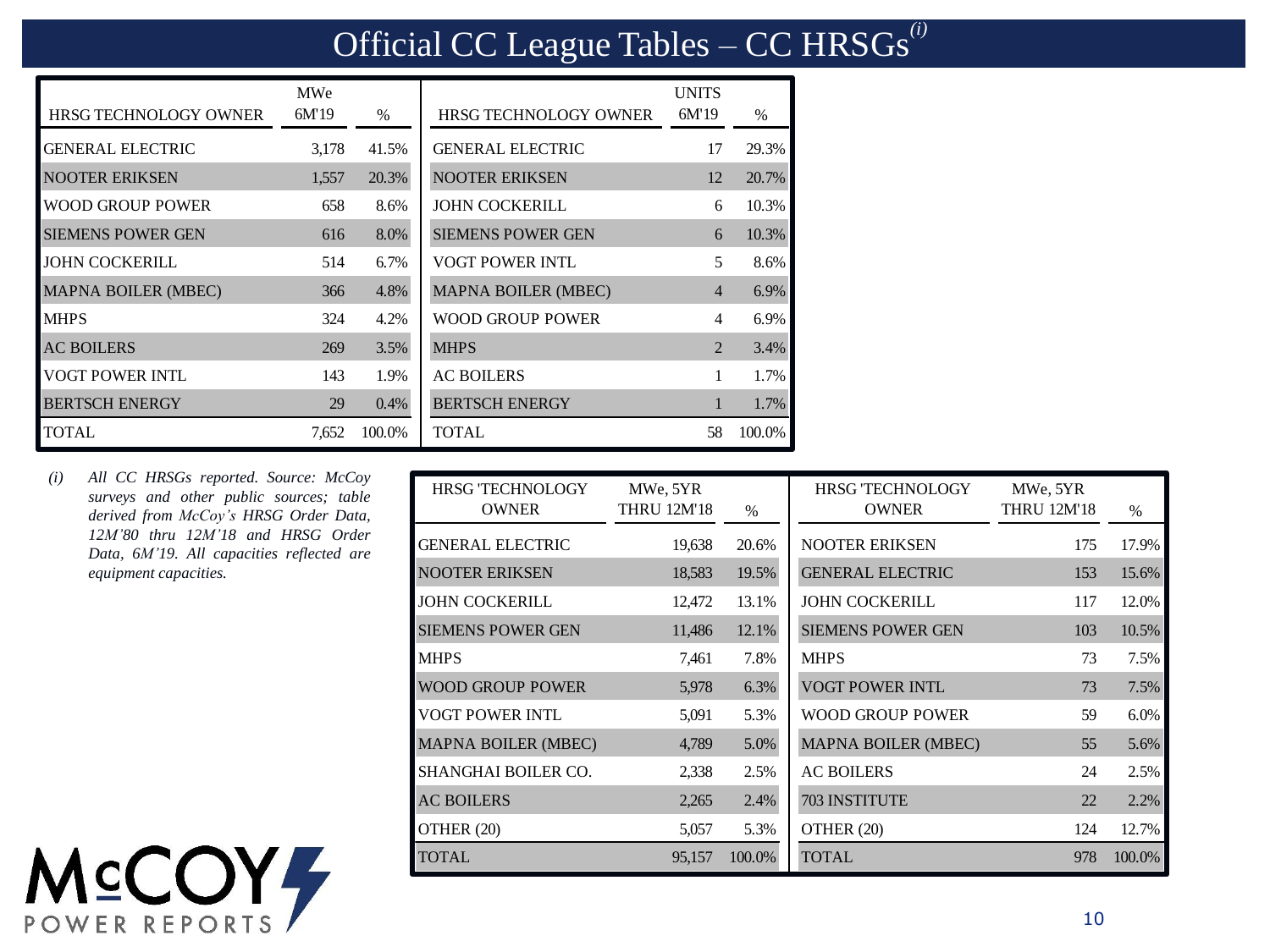## Official CC League Tables – CC Steam Turbines *(i)*

| <b>ST TECHNOLOGY OWNER</b>    | <b>MWe</b><br>6M'19 | <b>MARKET</b><br><b>SHARE</b> | <b>ST TECHNOLOGY OWNER</b>  | <b>MWe</b><br>6M'19 | <b>MARKET</b><br><b>SHARE</b> |
|-------------------------------|---------------------|-------------------------------|-----------------------------|---------------------|-------------------------------|
| <b>GENERAL ELECTRIC</b>       | 2.248               | 28.5%                         | <b>SIEMENS POWER GEN</b>    | 10                  | 25.0%                         |
| <b>SIEMENS POWER GEN</b>      | 1,984               | 25.2%                         | <b>GENERAL ELECTRIC</b>     | 8                   | 20.0%                         |
| <b>MHPS</b>                   | 1,482               | 18.8%                         | <b>MHPS</b>                 | $7\overline{ }$     | 17.5%                         |
| <b>TOSHIBA</b>                | 855                 | 10.8%                         | <b>MAPNA TURBINE (TUGA)</b> | $\overline{4}$      | 10.0%                         |
| MAPNA TURBINE (TUGA)          | 720                 | 9.1%                          | <b>TOSHIBA</b>              | 3                   | 7.5%                          |
| <b>ANSALDO ENERGIA</b>        | <b>260</b>          | 3.3%                          | NANJING TURBINE CO.         | 2                   | 5.0%                          |
| NANJING TURBINE CO.           | 105                 | 1.3%                          | <b>SHIN NIPPON</b>          | $\mathfrak{D}$      | 5.0%                          |
| <b>SHANGHAI TURBINE CO.</b>   | 100                 | 1.3%                          | <b>ANSALDO ENERGIA</b>      | $\mathbf{1}$        | 2.5%                          |
| <b>HANGZHOU TURBINE CO.</b>   | 84                  | 1.1%                          | <b>DOOSAN HEAVY IND</b>     |                     | 2.5%                          |
| <b>DOOSAN HEAVY IND</b>       | 36                  | 0.5%                          | <b>HANGZHOU TURBINE CO.</b> |                     | 2.5%                          |
| <b>SHIN NIPPON</b>            | 12                  | 0.2%                          | <b>SHANGHAI TURBINE CO.</b> |                     | 2.5%                          |
| <b>TOTAL AWARDED CAPACITY</b> | 7,886               | 100.0%                        | <b>TOTAL AWARDED UNITS</b>  | 40                  | 100.0%                        |

| <b>ARKET</b><br>SHARE | <b>ST TECHNOLOGY OWNER</b>  | <b>MWe</b><br>6M'19         | <b>MARKET</b><br><b>SHARE</b> |
|-----------------------|-----------------------------|-----------------------------|-------------------------------|
| 28.5%                 | <b>SIEMENS POWER GEN</b>    | 10                          | 25.0%                         |
| 25.2%                 | <b>GENERAL ELECTRIC</b>     | 8                           | 20.0%                         |
| 18.8%                 | <b>MHPS</b>                 | 7                           | 17.5%                         |
| 10.8%                 | <b>MAPNA TURBINE (TUGA)</b> | $\overline{4}$              | 10.0%                         |
| 9.1%                  | <b>TOSHIBA</b>              | $\mathcal{E}$               | 7.5%                          |
| 3.3%                  | NANJING TURBINE CO.         | $\mathcal{D}_{\mathcal{L}}$ | 5.0%                          |
| 1.3%                  | <b>SHIN NIPPON</b>          | $\mathfrak{D}$              | 5.0%                          |
| 1.3%                  | ANSALDO ENERGIA             | 1                           | 2.5%                          |
| 1.1%                  | <b>DOOSAN HEAVY IND</b>     | 1                           | 2.5%                          |
| 0.5%                  | <b>HANGZHOU TURBINE CO.</b> | 1                           | 2.5%                          |
| 0.2%                  | <b>SHANGHAI TURBINE CO.</b> | 1                           | 2.5%                          |
| 100.0%                | <b>TOTAL AWARDED UNITS</b>  | 40                          | 100.0%                        |

*(i) Steam Turbines of 5 MWe and up. Source: McCoy surveys and other public sources; table derived from McCoy's ST Order Data, 12M'80 thru 12M'18 and ST Order Data, 6M'19. All capacities reflected are equipment capacities.* 

POWER REPORTS



| 11 |  |  |
|----|--|--|

UNITS, 5 YR THRU 2018

MARKET SHARE